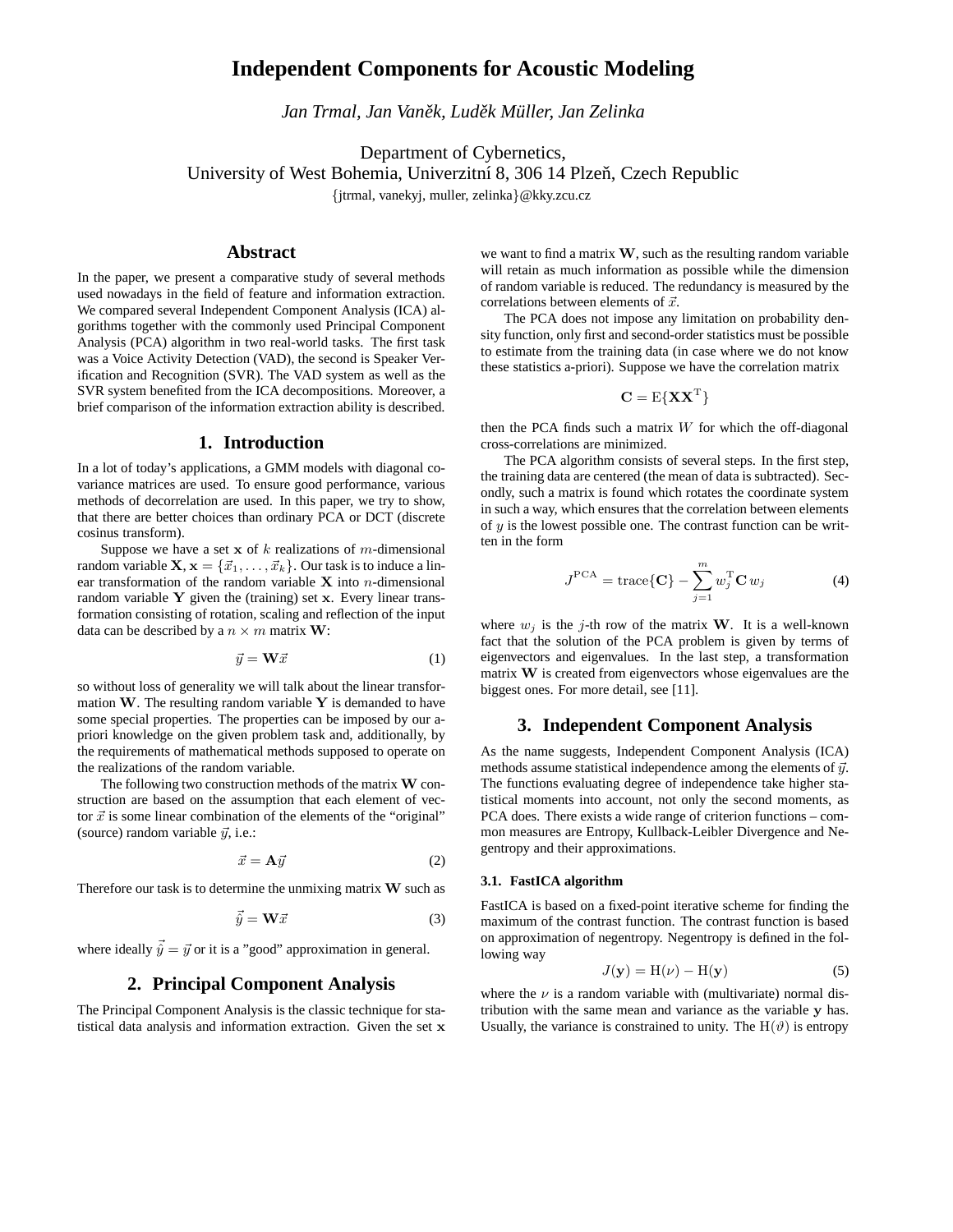of a random variable  $\vartheta$ . It can be proved, that negentropy is a statistically optimal measure of non-gaussianity.

The evaluation of the negentropy is a very difficult task in general, since the estimation of probability density function must be carried out. Therefore, an approximation of the contrast function is used. Moreover, only scalar case is taken into account – using these approximations we obtain an algorithm for extracting of only one component. However, this is not a significant problem (see later). The approximation has a form

$$
J(y) = [E\{G(y) - E\{G(\nu)\}]^2
$$
 (6)

where  $G(\cdot)$  is practically any non-quadratic function. By virtue of choosing function  $G(\cdot)$  one can obtain an approximative negentropy with different properties.

By choosing the  $G(\cdot)$  function as

$$
G(y) = y^4 \tag{7}
$$

the kurtosis-based approximation is obtained, i.e. the nongaussianity is measured by means of kurtosis. However, this approximation is very sensitive to outliers. There exist different and more robust approximations

$$
G(y) = \frac{1}{a} \log \cosh ay \tag{8}
$$

or

$$
G(y) = -\exp\left(-\frac{y^2}{2}\right) \tag{9}
$$

where  $1 \le a \le 2$ ; often the *a* is chosen so that  $a = 1$ .

As already mentioned, by maximizing the scalar value of the contrast function  $J(y)$  we can obtain only one (the most nongaussian) component. However, there exist two different schemes for obtaining  $m$  components using the fact, that the weight vectors  $\vec{w}_i$  (rows of matrix **W**) are orthogonal. In general, we apply the algorithm several times and use some orthogonalization process to ensure the orthogonality of extracted components. The *deflationary* scheme extracts the m most independent components in a sequential way. The *symmetric* scheme extract some m independent components without preferring one to another. For more detail on FastICA see [1], for the extraction schemes see [2].

#### **3.2. The Cumulant Based ICA (CuBICA)**

This method is based on a description of the data by cumulants. The cumulants-based description is more detailed than the description given by the first four statistical moments (mean, variance, skewness and kurtosis). In fact, cumulants of a given order form a tensor and the diagonal elements of this tensor are moments of the given order. We will assume the order of three and four – i.e. skewness and kurtosis based cumulants. The off-diagonal elements (cross-cumulants) characterize the statistical dependencies between components. If and only if all components are statistically independent, the cross-cumulants will be zero.

Thus, the ICA task can be reformulated by the means of finding some linear transformation matrix diagonalizing the cumulant tensors up to the given order. However in general there does not exists such a diagonal matrix, which would diagonalize the thirdorder and the fourth-order cumulants simultaneously, so some choice of a different optimization criterion must be made.

The CuBICA algorithm is based on the following criterion

$$
J(\mathbf{y}) = \frac{1}{3!} \sum_{\alpha\beta\gamma \neq \alpha\alpha\alpha} \left(C_{\alpha\beta\gamma}^{(\mathbf{y})}\right)^2 + \frac{1}{4!} \sum_{\alpha\beta\gamma\delta \neq \alpha\alpha\alpha\alpha} \left(C_{\alpha\beta\gamma\delta}^{(\mathbf{y})}\right)^2
$$
(10)

where the factors  $\frac{1}{3!}$  and  $\frac{1}{4!}$  arise from an expansion of the Kullback-Leibler divergence in y i.e. in Wx. This criterion can be significantly simplified using the fact that the square sum over all elements of a cumulant tensor is preserved under any orthogonal transformation  $W$  and due to the multilinearity of the cumulants [4].

The optimization process is based on Givens rotation (rotation around the origin within the plane of two selected components). Thus, the optimization process is transformed to sequential finding the rotation angle which maximizes the independence between two components for all possible component pairs. The final contrast function for optimizing the independence of two components has the form

$$
J(\Phi, \mathbf{y}) = A_0 + A_4 \cos(4\Phi + \Phi_4) + A_8 \cos(8\Phi + \Phi_8)
$$
 (11)

where the constants  $A_0$ ,  $A_4$ ,  $\Phi_4$  and  $\Phi_8$  depend only on the cumulants of y before rotation. Equations of these constants can be found in [3], [4]. In the same paper a modification which does not take into account the third moment is described. The related contrast function can be obtained by setting the third-order cumulants to zero in equations for  $A_0$ ,  $A_4$ ,  $\Phi_4$  and  $\Phi_8$ .

# **4. Speech Data and Experiment Setup**

### **4.1. Speech Corpora Used in Our Experiments**

The first experiment was a speaker verification task. We used a special setup of the well-known TIMIT corpus [8]. The TIMIT corpus contains 16 kHz 16 bit sampled recordings from 630 speakers. The recordings are divided into the training and testing parts. The training part contains five sentences for every speaker. The test part consists of three sentences. Each training session was verified with target speaker session and 30 impostor sessions which were randomly chosen. It means  $630 + 630 \cdot 30 = 19530$  trials were performed. The verification system performance was measured by the equal error rate (EER).

The second experiment was a simple VAD (voice activity detection). In this experiment we used the Czech high-quality speech corpus [5]. The Czech high-quality speech corpus is a read-speech database consisting of the speech of 100 speakers. Each speaker reads 40 sentences identical for all speakers. The database of text prompts from which the sentences were selected was obtained in an electronic form from the web pages of Czech newspaper publishers [6]. Special consideration was given to the selection of sentences to obtain a representative distribution of frequent triphone sequences (reflecting their relative occurrences in natural speech). Speech corpus was digitized at 44.1 kHz with the resolution of 16 bit per sample. We used MFCC the parametrization method. The dimension of feature vector was 36.

#### **4.2. Speaker Verification System Description**

The used SVR system was a text-independent system based on optimized MFCC features and diagonal gaussian mixtures models.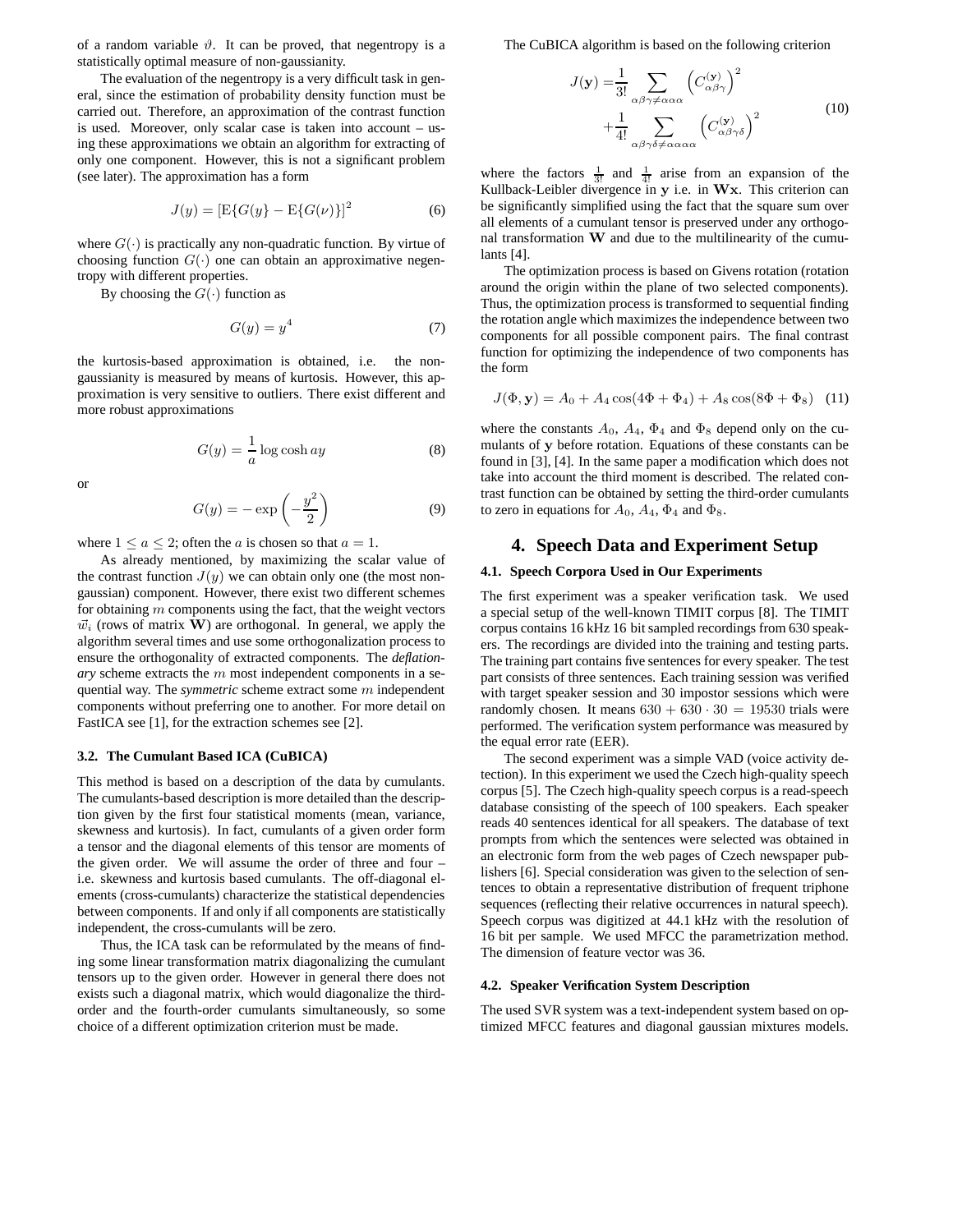| <b>DIM</b> | base  | <b>PCA</b> | CuBICA4  | CuBICA34 | FastICA( <sub>gauss</sub> ) | FastICA( <sub>kurt</sub> ) | $FastICA$ (tanh) |
|------------|-------|------------|----------|----------|-----------------------------|----------------------------|------------------|
| 40         | 0.63% | 0.60%      | $0.38\%$ | 0.39%    | 0.41%                       | 0.48%                      | 0.45%            |
| 37         |       | 1.08 %     |          |          | 0.45%                       | $0.72\%$                   | 0.50%            |
| 35         |       | 1.31 %     |          |          | $0.32\%$                    | 0.81%                      | 0.61%            |
| 33         |       | 1.44 %     |          |          | 0.56%                       | 1.17 %                     | 0.48%            |
| 30         |       | 2.22 %     |          |          | $0.77\%$                    | 1.75 %                     | 1.15 %           |

Table 1: Comparison of EER in the speaker recognition task. CuBICA4 is CuBICA diagonalizing only the fourth moment, CuBICA34 diagonalizes the third as well as the fourth moment. FastICA(gauss) uses nonlinearity  $G(\cdot)$  from eq. 9, FastICA(kurt) uses nonlinearity  $G(\cdot)$ from eq. 7, FastICA(tanh) uses nonlinearity  $G(\cdot)$  from eq. 8

.

The MFCC features were augmented by their delta coefficients. The energy (zeroth) coefficient is discarded so the final dimension of the feature vector was 40. Time sequences of cepstral coefficients were smoothed by a Blackman window yielding better noise robustness. Only the speech segments were chosen by robust voice activity detector. The system is described in more detail in [9].

The acoustic model was a Gaussian mixture model (GMM) and it was trained by combination of the distance based (DB) and the expectation-maximization (EM) algorithm. The DB algorithm has been introduced in [10] for robust GMM training with a little amount of data. We used this clustering algorithm for creating target number of initial gaussian mixtures. This step is very fast in comparison to the classical EM algorithm with iterative addition of the mixtures. Subsequently the EM algorithm was employed on the initial DB-GMM model to estimate more accurate parameters of the final GMM. For the speakers models ( $\lambda_{Sp}$ ), 32 mixtures were used. The universal background model  $(\lambda_{UBM})$  score normalization technique was applied in the verification experiment. The background model was trained in the same way as the speaker models from the data marked as non-speech by the VAD system. The number of mixtures for the background model was 128.

Each trial in the experiment was evaluated according to the expression:

$$
L(\hat{\mathbf{Y}}) = \log p(\hat{\mathbf{Y}}|\lambda_{Sp}) - \log p(\hat{\mathbf{Y}}|\lambda_{UBM})
$$
 (12)

where  $\hat{Y}$  are the preprocessed testing data,  $\lambda_{Sp}$  and  $\lambda_{UBM}$  are GMM models.  $L(\hat{Y})$  is the resulted score vector. The final verification probability  $\mathcal{R} \in \{0, 1\}$  was computed as  $\mathcal{R} = \frac{N_p}{N_{tot}}$ , where  $N_p$  is the number of the data vectors which score is greater then threshold (in our case zero) and  $N_{tot}$  is the total number of the tested data vectors. The Detection Error Tradeoff (DET) curve and the EER could be computed after processing all trials in the experiment phase.

### **4.3. Voice Activity Detection System Description**

The VAD system was based on a simple HMM-based acoustic model. The acoustic model comprised of only two models: the model of silence and the model of speech. Each model permitted generation of exactly one segment of acoustic signal. The output probability density function assigned to each state was approximated by Gaussian Mixture Model (GMM) with diagonal covariance matrices. In our experiment we gradually increased the number of mixtures by one and saved and tested the particular models.

We used an  $n$ -gram based pseudo-language model. The model was based on language having only two words: "silence" and

"speech". In our experiments we used the zerogram based pseudolanguage model and the bigram based pseudo-language model. The bigram model is more complicated and uses four transition probabilities. All the transition probabilities were computed from the training part of the data. The system is described in [7]

### **5. Experimental Results**

In both of the two tests we used the original matlab routines created by the authors of the methods (for FastICA package, see http://www.cis.hut.fi/projects/ica/ fastica/, for CuBICA see http://itb.biologie. hu-berlin.de/˜blaschke/code.html).

### **5.1. Voice Activity Detection Task**

In the first experiment, we tested the benefits of ICA transformation and the pseudo-language model influence on HMM classifier performance in VAD task. Firstly, the type of G function was chosen. We chose  $G(u) = \frac{1}{4}u^4$ . Using this function, we obtained a kurtosis-based approximation of negentropy.

The complete training data from the corpus described above were used to estimate the unmixing matrix W. The resulting matrix was used for preprocessing both the training as well as the testing data in the following way: firstly, for every speech record we take all it's observation vectors and form an  $m \times T$  matrix  $X$ , where m is the dimension of the observation vector (36 in our case) and  $T$  is the length of a given record (the number of observed vectors).

The decomposition was performed in the following way: suppose that  $x_t$  is the t-th column of the matrix **X**, and  $\mu$  is the mean vector of the  $m$  observation vector  $X$ , then the estimated source components are

$$
\forall t \in \{0, 1, \dots, T\} : \hat{\mathbf{y}}_t = \mathbf{W} \left( \mathbf{x}_t - \mu \right) + \mathbf{W} \mu \qquad (13)
$$

We briefly tested other mentioned ICA packages, but their performance was very similar to the above mentioned. For the HMM based silence detector the classifier trained on ICA transformed data outperformed the HMM classifier trained on "plain" data. Moreover, the pseudo-language modeling was also found to be beneficial.

#### **5.2. Speaker Verification and Recognition**

For each speaker in the training set one unmixing matrix  $W$  was calculated and a GMM model was trained on the independent components. The same process was performed for the background data.